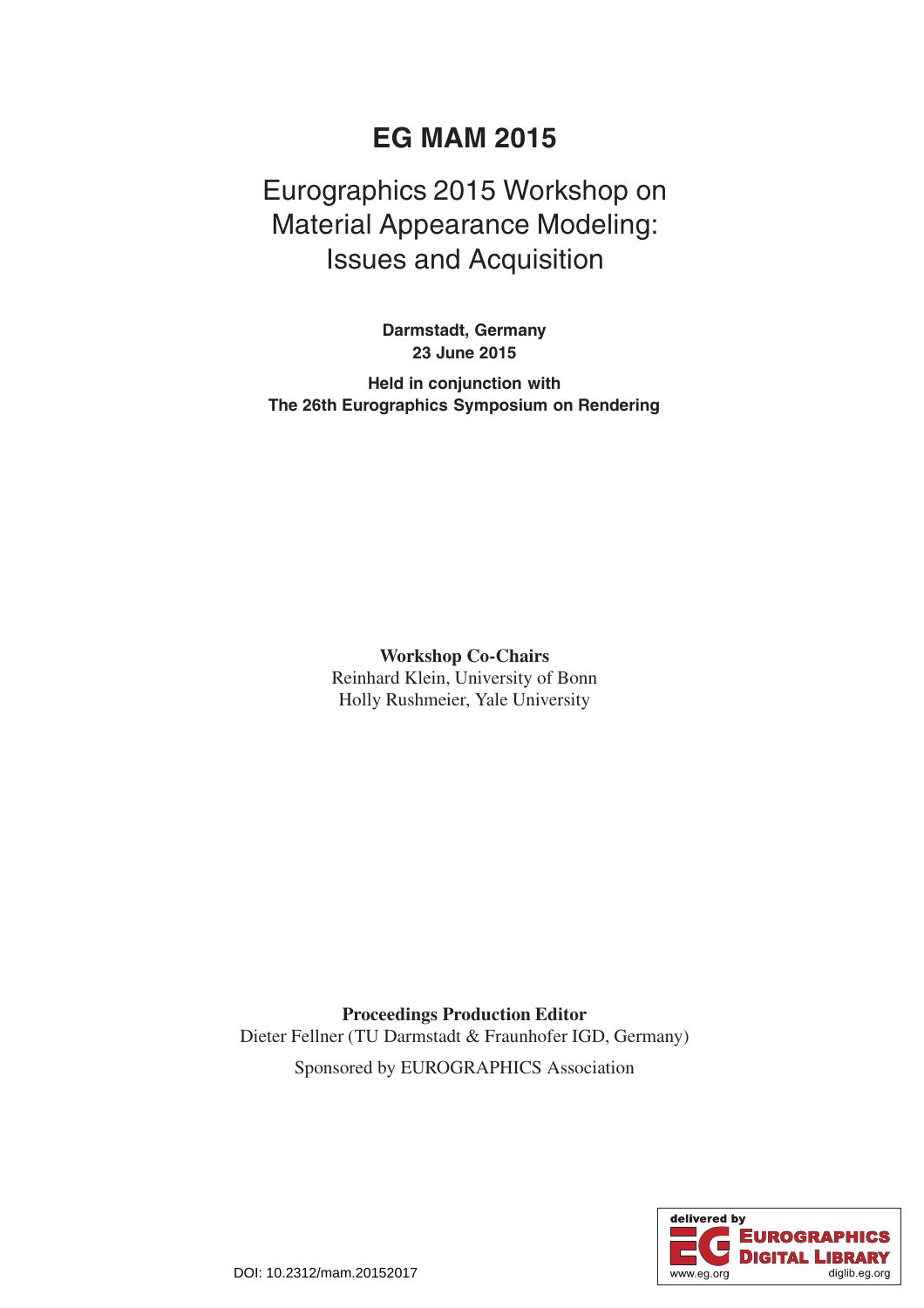Dieter W. Fellner, Werner Hansmann, Werner Purgathofer, François Sillion Series Editors

This work is subject to copyright.

All rights reserved, whether the whole or part of the material is concerned, specifically those of translation, reprinting, re-use of illustrations, broadcasting, reproduction by photocopying machines or similar means, and storage in data banks.

Copyright C 2015 by the Eurographics Association Postfach 2926, 38629 Goslar, Germany

Published by the Eurographics Association –Postfach 2926, 38629 Goslar, Germany– in cooperation with Institute of Computer Graphics & Knowledge Visualization at Graz University of Technology and Fraunhofer IGD (Fraunhofer Institute for Computer Graphics Research), Darmstadt

ISBN 978-3-905674-83-5 ISSN 2309-5059

The electronic version of the proceedings is available from the Eurographics Digital Library at http://diglib.eg.org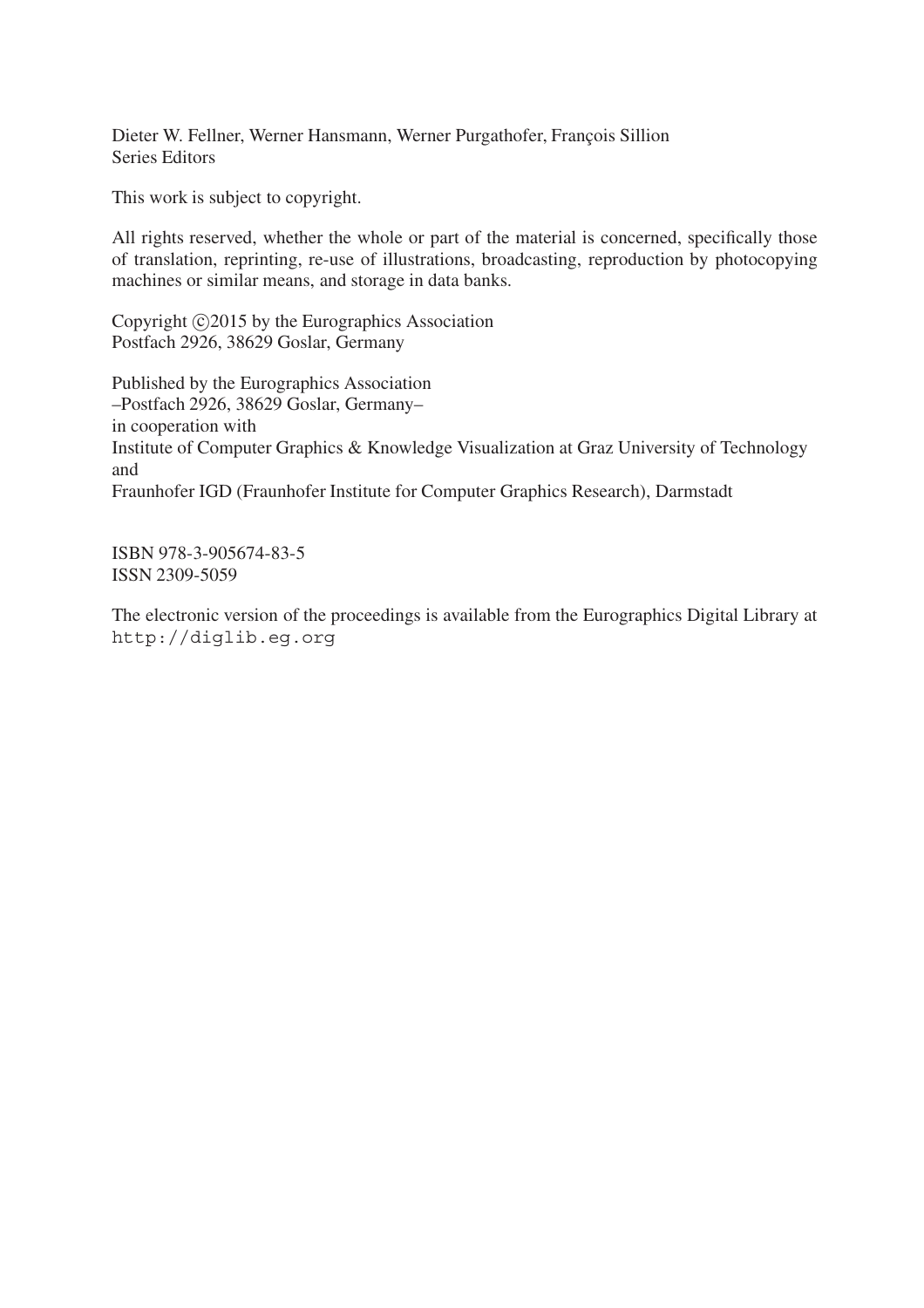|  | <b>Table of Contents</b> |
|--|--------------------------|
|  |                          |

| <b>Papers</b>                                                                                                                                                                        |
|--------------------------------------------------------------------------------------------------------------------------------------------------------------------------------------|
| L. Kettner, M. Raab, D. Seibert, J. Jordan, and A. Keller                                                                                                                            |
| Gero Mueller and Francis Lamy                                                                                                                                                        |
| P. Barla, L. Belcour, and R. Pacanowski                                                                                                                                              |
| D. den Brok, M. Weinmann, and R. Klein                                                                                                                                               |
| Quality Assurance Based on Descriptive and Parsimonious Appearance Models 21<br>J. B. Nielsen, E. R. Eiriksson, R. L. Kristensen, J. Wilm, J. R. Frisvad, K. Conradsen, and H. Aanæs |
| Geometric Accuracy Analysis of Stationary BTF Gonioreflectometers  25<br>V. Havran                                                                                                   |
| N. Holzschuch and R. Pacanowski                                                                                                                                                      |
| M. Weinmann and R. Klein                                                                                                                                                             |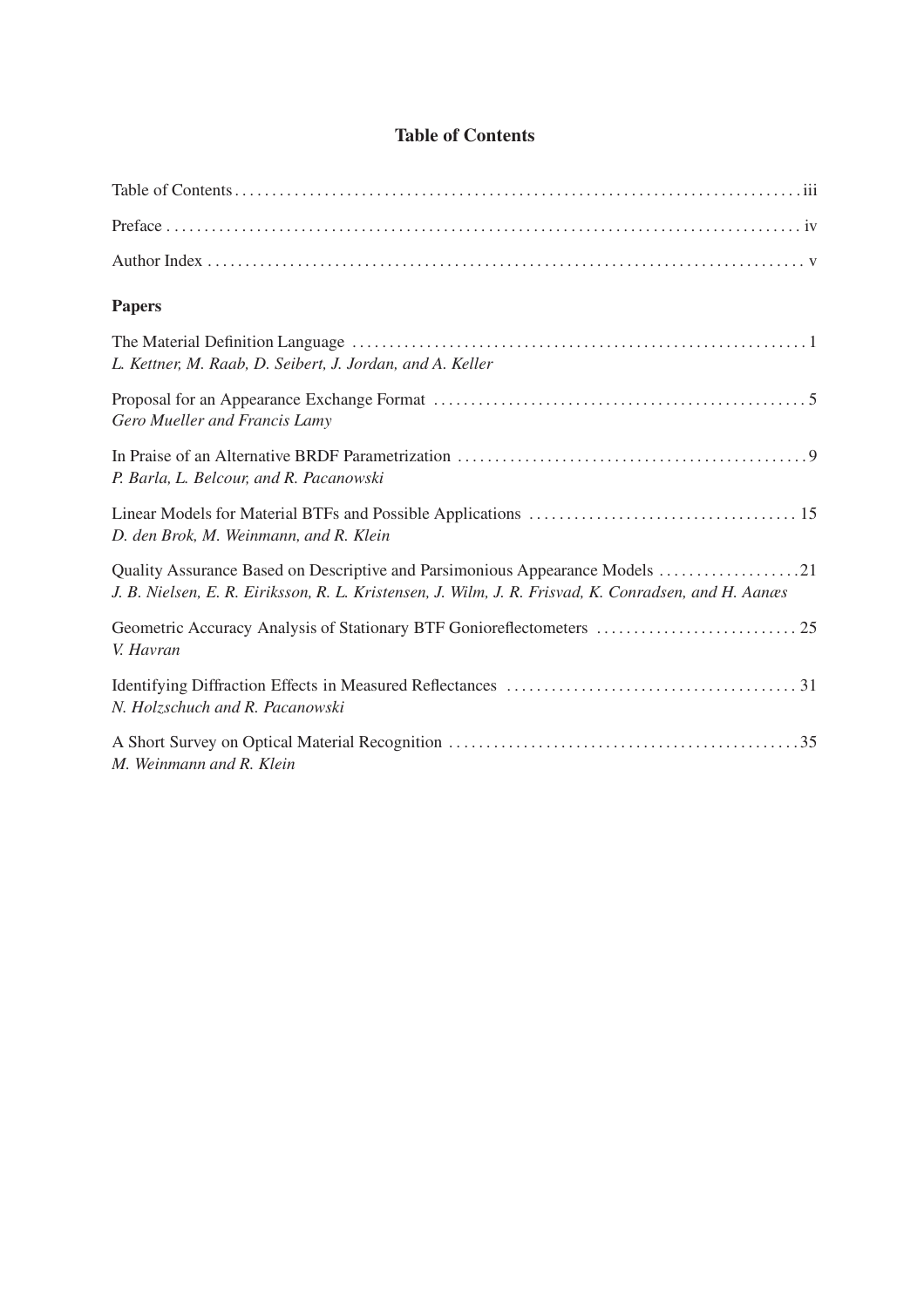## **Preface**

This is the third edition of the workshop on Material Appearance Modeling. For the first time, the workshop was scheduled for a full day. The format included 30% to 50% of each session for discussion. There were over 50 participants, and a wide range of questions and comments were offered during each session.

There were four sessions for four broad topic areas. The first focussed on material descriptions for exchange. This included presentations from representatives of two industry sectors important to appearance modeling – the computing software/hardware industry for computing appearance, and physical appearance measurement industry that is tied to many traditional appearance applications. The second session considered mathematical formulations – both for bidirectional reflectance distribution functions (BRDFs) and for bidirectional texture functions (BTFs). The third session had presentations about physical measurements. Many non-traditional (for computer graphics) applications for material measurements were presented. An analysis of mechanical errors in BTF measurement systems was also given. The final session was about classification. The first paper gave observations on classifying optical effects in measured data. The final paper surveyed progress in recognizing materials.

Based on the success of this year's workshop, the 4th edition is planned with the same format in conjunction with EGSR 2016 in Dublin.

We gratefully acknowledge the support of the Fraunhofer IGD for the production of these proceedings. Holly Rushmeier's participation was partially supported by grant #1218515 from the US National Science Foundation.

Holly Rushmeier Reinhard Klein Workshop Co-Chairs